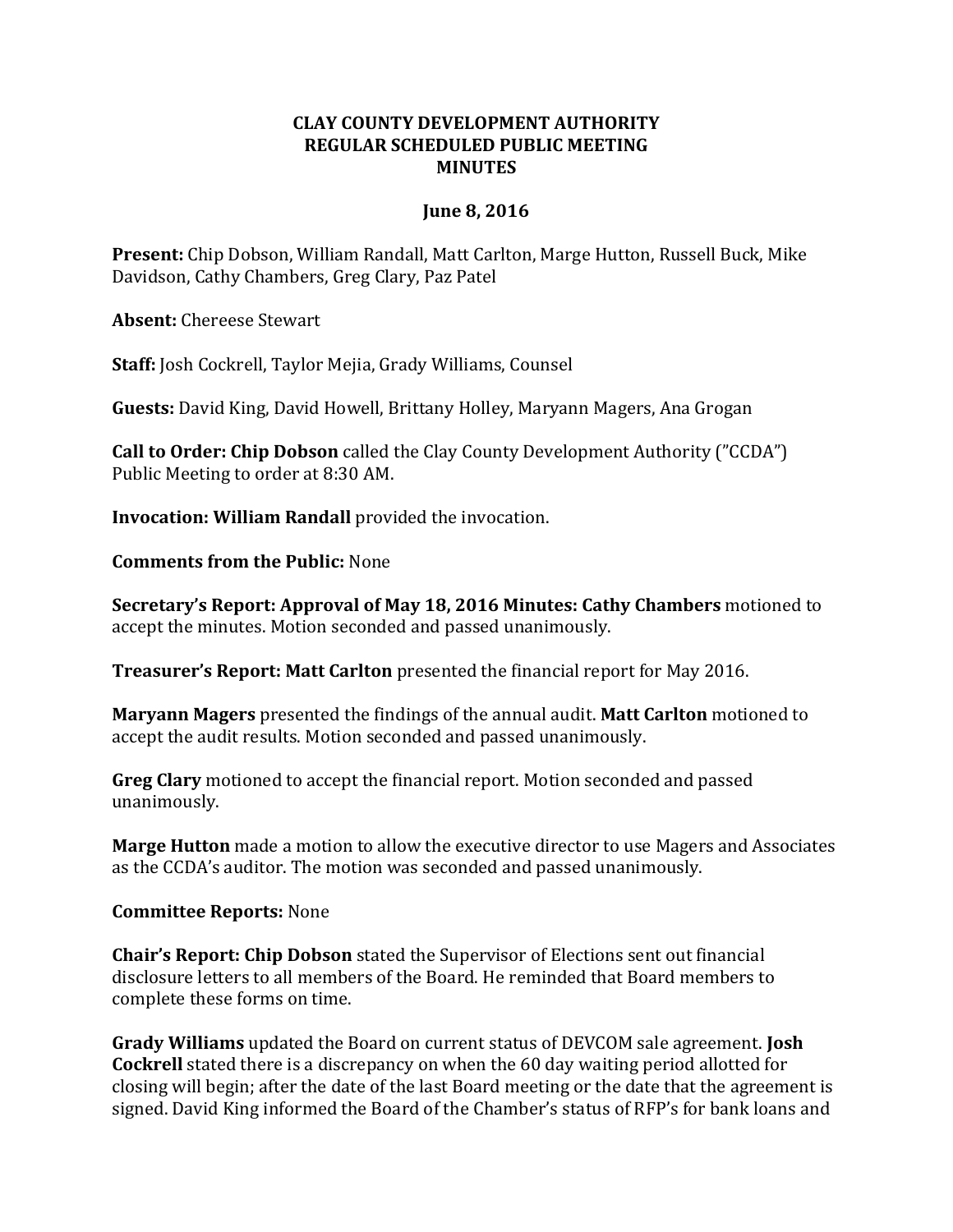lenders. David King stated that he believed it should not take the full 60 days to close. **Mike Davidson** asked Grady Williams to calculate the total cost variance and the amount of net profit the CCDA will gain. **Grady Williams** agreed to calculate those amounts. **Grady Williams** also stated that Greg Clary would be donating the survey that the CCDA is responsible for completing.

**Marge Hutton** made a motion to adopt Resolution 2015/2016- 04. The motion was seconded and passed unanimously.

The Chair, Assistant Secretary, and Council signed all documents for the DEVCOM sale. **Matt Carlton** asked Josh Cockrell to meet with the CCDA's CPA to ensure that the profits from the DEVCOM sale are placed in a back account with the highest possible interest rate.

The Board discussed and agreed that it was not necessary to meet in July. The Board meeting and all committee meetings will be cancelled in July.

**Executive Director's Report: Josh Cockrell** introduced David Howell and Brittany Holley to the Board and summarized their efforts towards completing the CCDA's record compliance review and disposition. Dave Howell briefly explained the process of records retention and disposition. Brittney Holley explained how records will be organized moving forward. **Greg Clary** asked where and how the records will be stored in the future. **Josh Cockrell** stated that according to the DEVCOM sale agreement, the CCDA would be able to use the current storage space for up to one year after the date of the sale of the DEVCOM building. He also stated that the records that needed to be retained would be kept in filing cabinets and shelving units and then eventually converted into electronic files.

**Marge Hutton** made a motion to approve (up to) an additional 50 hours' worth of work for the records retention review and disposition. The motion was seconded and passed unanimously.

**Josh Cockrell** updated the Board on the current status of grants.

**Marge Hutton** made a motion to authorize the executive director to be the executor of the buffer land grant. The motion was seconded and passed unanimously.

**Matt Carlton** made a motion to authorize the executive director to submit two DIG (Defense Infrastructure Grant) proposals. Motion seconded and passed unanimously.

**Josh Cockrell** introduced Ana Grogan to the Board and explained the research she has done related to policies for similar small business/micro loans. **Mike Davidson** suggested that the CCDA print or purchase maps to help the Board visualize economic growth in Clay County and make informed decisions regarding projects. **Greg Clary** stated that there needs to be clearly defined criteria for the small business/micro loan pilot program. The Board continued to discuss options for investing in the county.

**Attorney's Report:** No report.